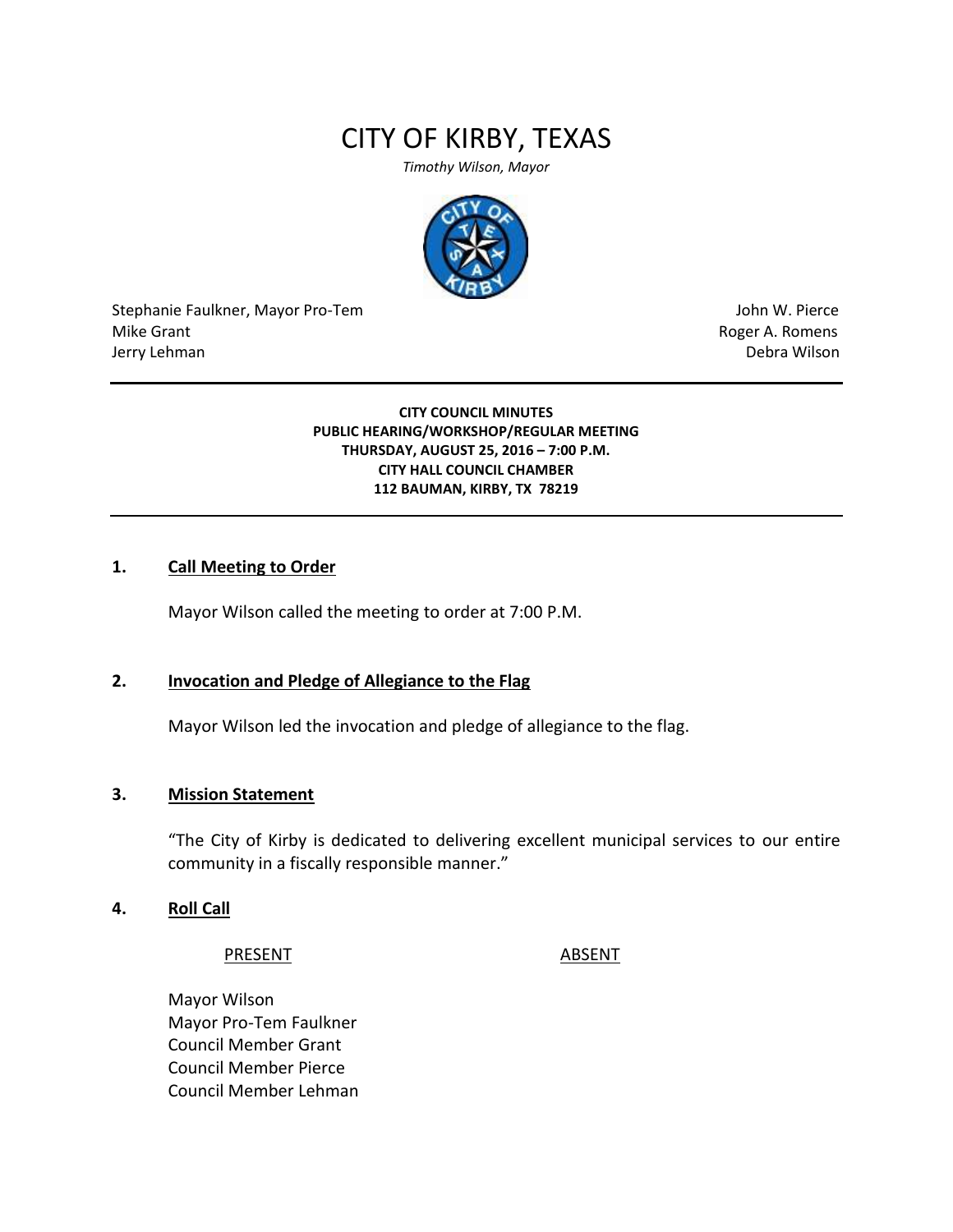#### Council Member Wilson Council Member Romens

# **5. Citizen Participation**

1. Steve Linscomb, Judson ISD Director of Communications, thanked Mayor Wilson and City Council for their support of the 2016 Bond that passed on May 7, 2016.

### **6. Consent Agenda**

- a. Special Meeting Minutes August 2, 2016
- b. Regular Meeting Minutes August 11, 2016

# c. Acceptance Of Quarterly Financial Report – April 2016 Through June 2016

Mayor Pro-Tem Faulkner moved to accept the Consent Agenda, seconded by Council Member Wilson. With all voting, "aye" the motion carried.

#### **7. Presentations**

# a. Payroll Week Proclamation

Mayor Wilson introduced Christy Witten and presented her with the Payroll Week Proclamation.

# b. Building And Standards Commission On Abandoned Properties – Jack Major

Jack Major, Chairperson of the Building and Standards Commission, approached Council to bring their attention to properties that are not in compliance with City codes. We need to make these properties a priority. We need to support our code compliance officer, city manager and Building and Standards Commission. He suggested a meeting with Code Compliance, Building Official, City Manager and City Council to discuss the steps involved to clean up Kirby.

# **8. Public Hearing**

# a. Public Hearing To Consider Proposed Budget For 2016-2017 Fiscal Year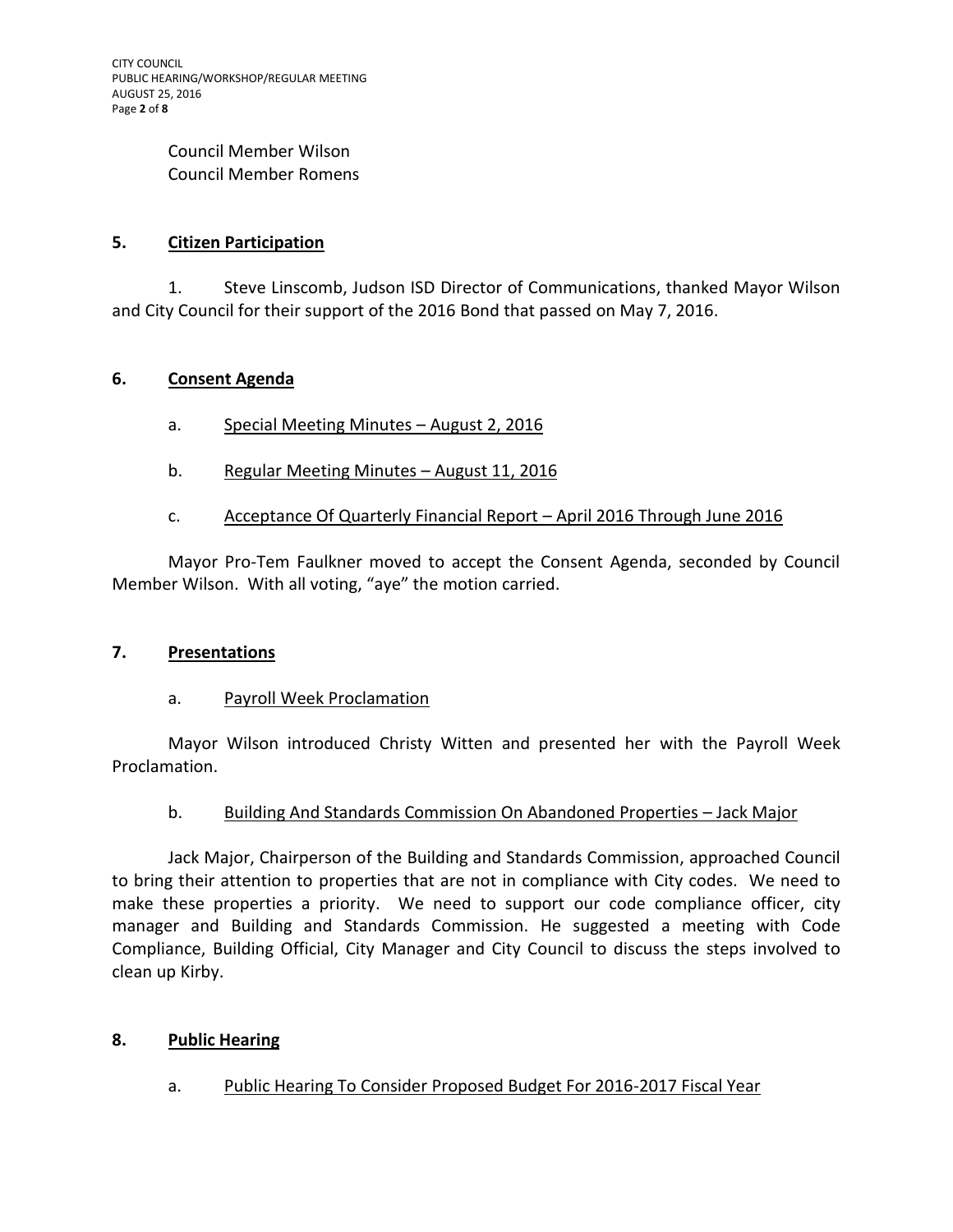Tina Ynfante, Finance Director, provided the proposed tax and budget update. The second public hearing is September 1, 2016, 6:00 P.M. at City Hall. She identified the revenue, expenses, capital outlay, interest and sinking fund overview.

Mayor Wilson opened the public hearing at 7:54 P.M.

Mayor Wilson closed the public hearing at 7:55 P.M.

# b. Public Hearing To Consider Proposed Tax Rate Of .729376 For 2016-2017 Fiscal Year

Mayor Wilson opened the public hearing at 7:55 P.M.

Mayor Wilson closed the public hearing at 7:56 P.M.

#### **9. Budget Workshop**

a. Presentation, Discussion And Direction Of The Proposed Budget For Fiscal Year 2016-2017

Tina Ynfante, Finance Director, informed Council the latest change to the proposed budget was workers' compensation due to an increase in some sections and a decrease in other sections.

City Manager Vernon informed Council there have been a lot of problems with the phones in City departments. The departments are divided between providers. Some are with Grande Communications and others with Time Warner Cable. We have reached out to Grande Communications and Time Warner Cable to provide a cost to be the sole provider of our phone system. The high end expense is \$55,000 for a complete upgrade by Time Warner Cable, and this includes new phone equipment.

Mayor Wilson requested a meeting with Grande Communication first, because they have been the City's provider for a long time and have supported many of our events. We need to make sure we have phones to use for emergency management.

City Manager Vernon stated the fence for the proposed storage facility on Gaiety is \$36,000.

Mayor Wilson asked staff to provide a cost estimate for lighting and surveillance at the proposed storage facility on Gaiety.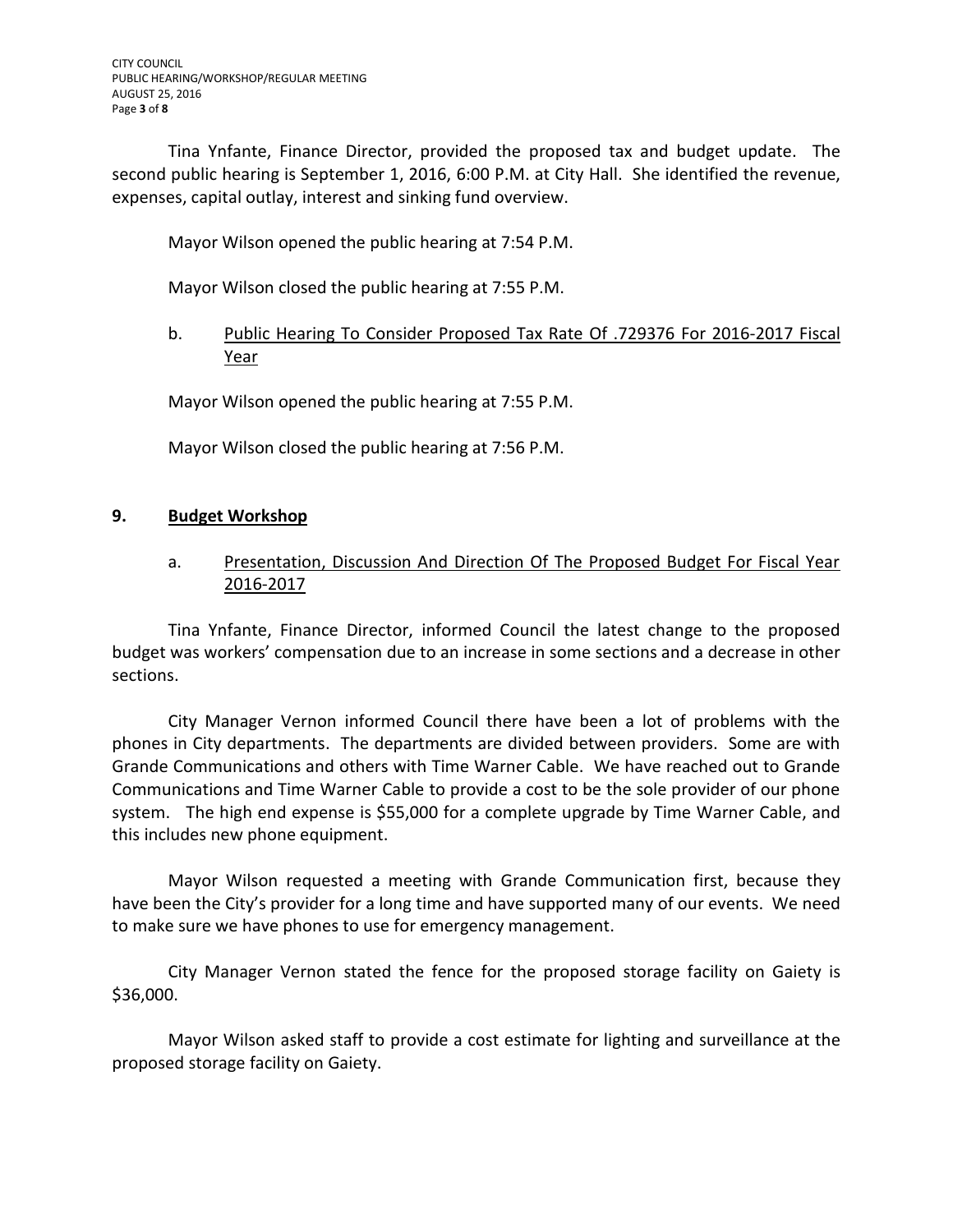Council Member Romens suggested decreasing the impound fees \$10,000 because they appear optimistically high.

### **10. Discussion And Possible Action**

#### a. Discussion And Possible Action Regarding Bureau Veritas Inspection Process

Greg Hallmark, Bureau Veritas, provided Council an overview of conducting roof inspections.

b. Discussion And Possible Action To Consider A Subdivision Plat Establishing HARRY HERNANDEZ, D.O. DBA ALAMO OSTEOPATHIC PHYSICIANS & SURGEONS, Lot 8, CB 5091, Being 1.941 Acres Of Land Out Of The Francisco Cadena Survey No. 133, Being The Same 1.941 Acres Of Land Described In Special Warranty Deed Recorded In Volume 8664, Page 891, Official Public Records Of Bexar County, Texas.

Donald Orion, Plat Engineer, was present to answer questions regarding the plat.

Mayor Pro-Tem Faulkner moved to approve the Subdivision Plat establishing HARRY HERNANDEZ, D.O. DBA ALAMO OSTEOPATHIC PHYSICIANS & SURGEONS, Lot 8, CB 5091, being 1.941 acres of land out of the Francisco Cadena Survey No. 133, being the same 1.941 ares of land described in Special Warranty Deed recorded in Volume 8664, Page 891, Official Public Records of Bexar County, Texas; seconded by Council Member Lehman. The motion carried with a 6-0 vote.

AYES: 6 NAYES: 0

c. Discussion And Possible Action On The City Of Kirby's Group Health, Life, And AD&D, Vol. Life, Dental And Vision Insurance For The Plan Year Beginning October 1, 2016

Jenny Haff, Wortham Insurance, informed Council there are two bids being considered for healthcare. The bids are from Humana and United Health Care Insurance. She provided the differences between the two plans. Also, the bids for dental, vision and life were provided by Humana and Principal Financial. She provided the differences between the two plans.

Mayor Wilson asked staff for their recommendation. City Manager Vernon said depending on what the Council decides on the tax rate, Option 2 should be considered.

Mayor Wilson suggested implementing a wellness program.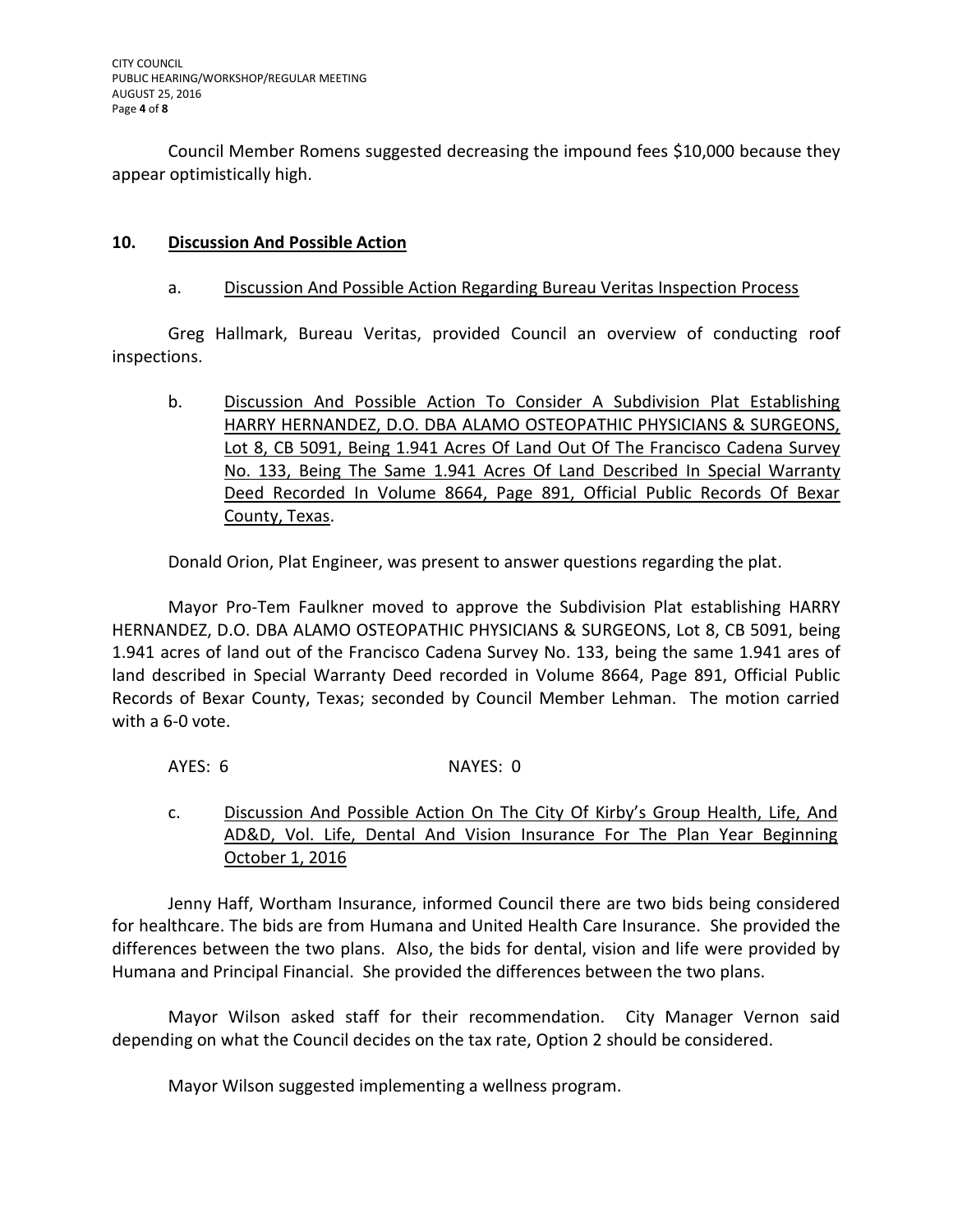Mayor Pro-Tem Faulkner moved to accept United Health Care Insurance Option 2 and Dental, Vision, Life through Principal Financial; seconded by Council Member Lehman. The motion carried with a 7 – 0 vote.

AYES: 7 NAYES: 0

d. Discussion And Possible Action To Consider A Request To A Variance To The Zoning Ordinance For The Construction Of A Carport Built Within The Twenty-Five Foot Front Setback Located At CB 5049A BLK 11 LOT 26; Otherwise Known As 5002 Borchers, City of Kirby, Bexar County, Texas.

Mr. Alan Force, applicant, provided background information for the variance request.

Council Member Romens moved to accept the Variance to the Zoning Ordinance for the construction of a carport built within the twenty-five foot front setback located at CB 5049A BLK 11 LOT 26; otherwise known as 5002 Borchers, City of Kirby, Bexar County, Texas; seconded by Council Member Wilson. The motion carried with a 6-0 vote.

# AYES: 6 NAYES: 0

e. Discussion And Possible Action Regarding Established 2016-2017 Goals For The City Of Kirby

City Manager Vernon shared ideas for continuing the goal for employee retention. The City took the first step with implementing the employee pay scale effective October 1, 2016, maintaining employee healthcare at 100% paid by City, requested a salary increase for all employees FY 2017-2018 because the pay scale applies to some employees, something across the board to make us comparable to other cities, continue employee recognition program, we started years of service recognition last December, employee of the quarter recognition. A new thought which came out of the Employee Incentive Committee created by Mayor Wilson was giving the employee the day off on their birthday incentive. The public works staff received tshirts for the summer months, shoe/boot allowance for all employees, baseball caps/hats for different departments.

Mayor Pro-Tem Faulkner added another idea for the retention plan is show the benefits package identifying the value of the insurance being paid 100%. Include fun days in the benefit package and the dates the City Manager had activities for staff.

f. Discussion And Possible Action To Consider City Of Kirby Branding and Marketing Plans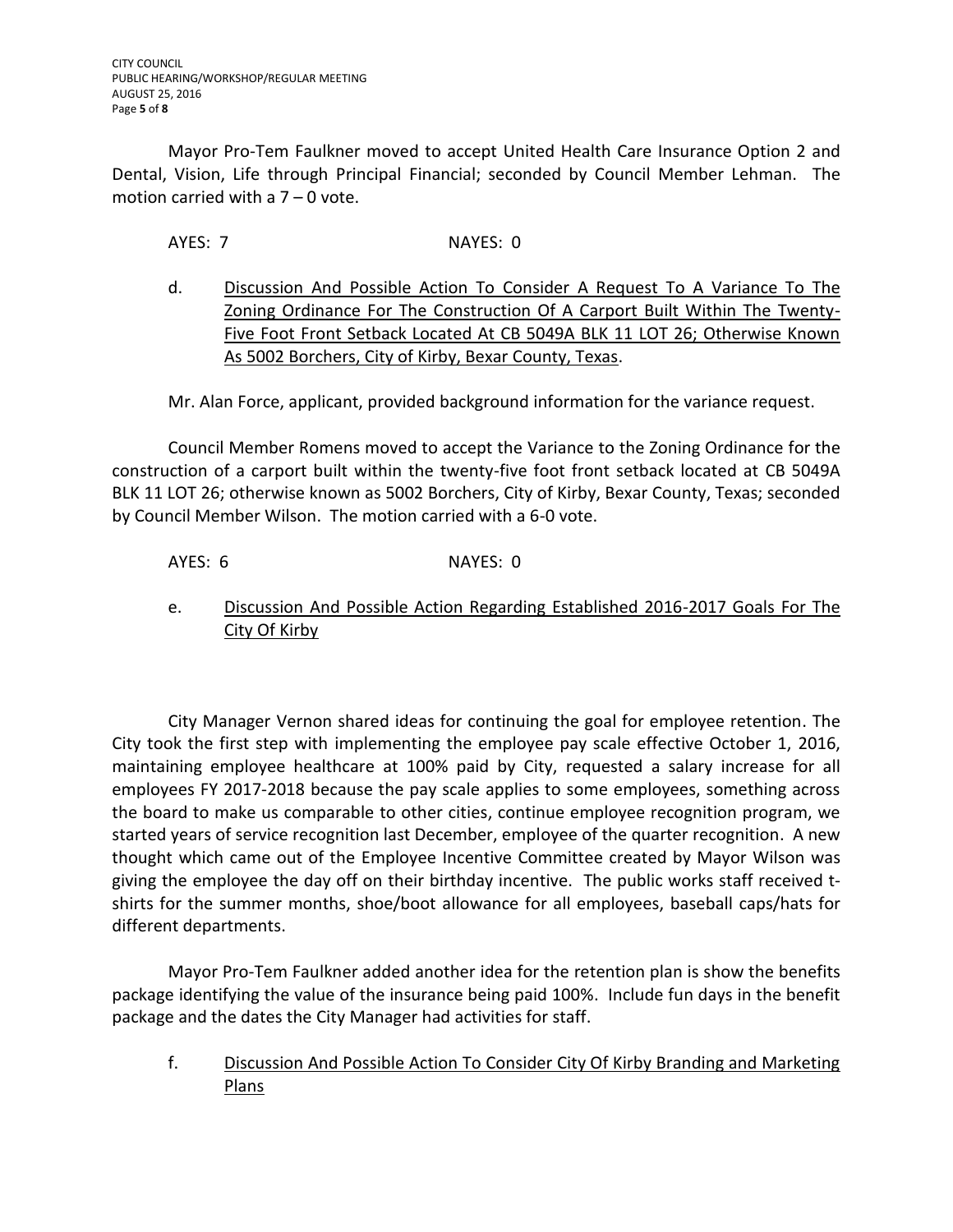Council Member Romens suggested Council consider marketing the tagline separate from the City seal.

After the discussion, City Manager Vernon confirmed that Council wants to ask Public Alliance to create logo tagline. She informed Council this will take us beyond the September 1, 2016 deadline. The Council concurred marketing the City is more important than enforcing a timeline.

### **11. Executive Session**

a. Executive Session Pursuant To The Texas Government Code, Section 551.074, Personnel Matters, For Deliberation And Evaluation Of City Manager

Mayor Wilson called Council to convene into executive session at 8:17 P.M.

Council reconvened into open session at 9:11 P.M.

### **12. Reconvene To Open Session**

#### a. Discussion And Possible Action On City Manager's Contract

Council Member Lehman moved to extend contract for city manager another two years; seconded by Mayor Pro-Tem Faulkner. The motion carried with a 5-1 vote.

AYES: 5 NAYES: 1 (Council Member Pierce)

# **13. Department Updates**

- a. Administration
- b. Public Works
- c. Finance
- d. Fire
- e. Police
- f. Animal Care Services
- g. Code Compliance

a. Administration – City Manager Vernon stated the contractor will not be able to start painting the water storage tanks until the end of September; therefore, the funds will be placed in the 2016-2017 FY Budget. The cost for the project is \$533,000 and we budgeted \$950,000, so the difference will be placed in the Water Fund Reserves. Republic Services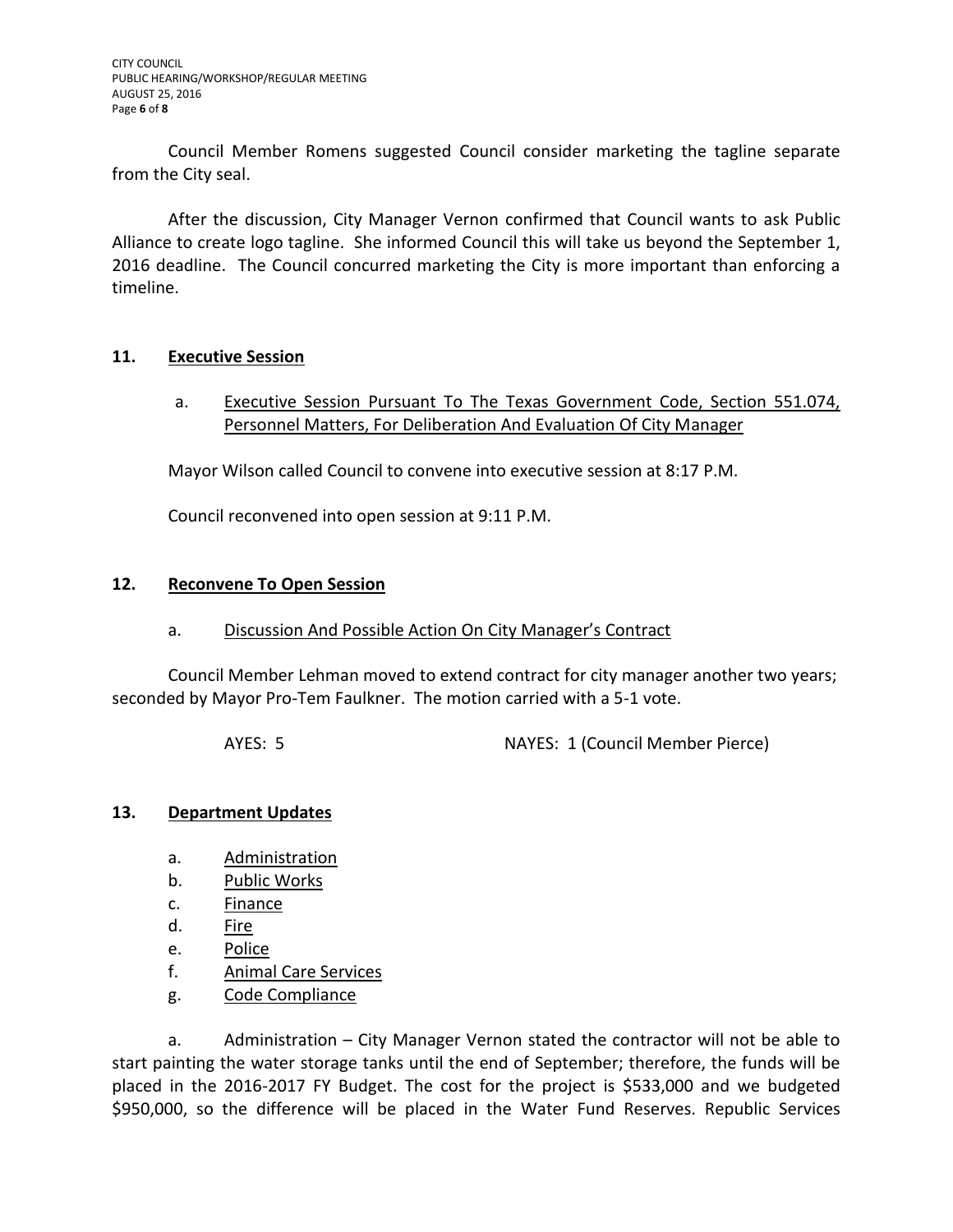started replacing old carts on several streets in the City, VIA Bus Stop ribbon cutting is September 2, 2016 at 9:00 A.M., Old Seguin Road in front of Kirby Baptist Church. September 1, 2016 at 6:00 P.M. is the second public hearing on the tax rate. The City of San Antonio scheduled a meeting to address the boundary adjustment on September 19, 2016 to go before the Neighborhoods and Livability Committee.

b. Public Works – Roger Aguillon, Public Works Director informed Council they are spraying mosquitos and weed eating.

c. Finance – This information provided during earlier agenda items.

d. Fire – Chief Riedel provided Council with a recap for the number calls for service for the month, Captain Hilburn conducted a table top exercise for Emergency Management. Assistant Chief Alfaro thanked Mayor Pro-Tem Faulkner for giving a class on Asperger's. She has much knowledge and has a great presentation if anyone wants to invite her to speak.

e. Police – Chief Bois provided the Council with a recap for the number of calls for service for the month, starting with the department report next month we will have a better view of the warrant/traffic officer report.

f. Animal Care Services – January Dugan provided a recap for the number of calls for the month, activities and events.

g. Code Compliance – Chief Bois provided an update on the properties that have been addressed.

# **14. Requests and Announcements**

# a. Requests By Mayor And Council Members For Items To Be Placed On Future City Council Agendas And Announcements On City Events/Community Interests

Council Member Wilson – Requested scheduling a meeting between Building and Standards Commission and Council for a workshop. She thanked everyone for helping with the first day of school.

Council Member Pierce – Crime Control District met on Tuesday to discuss their budget.

Council Member Grant – The cost for the new sign will be provided at the next meeting.

Council Member Lehman – Asked Chief Bois if there has been any follow up on the vandalism last week. Chief Bois said he will provide Council with an update.